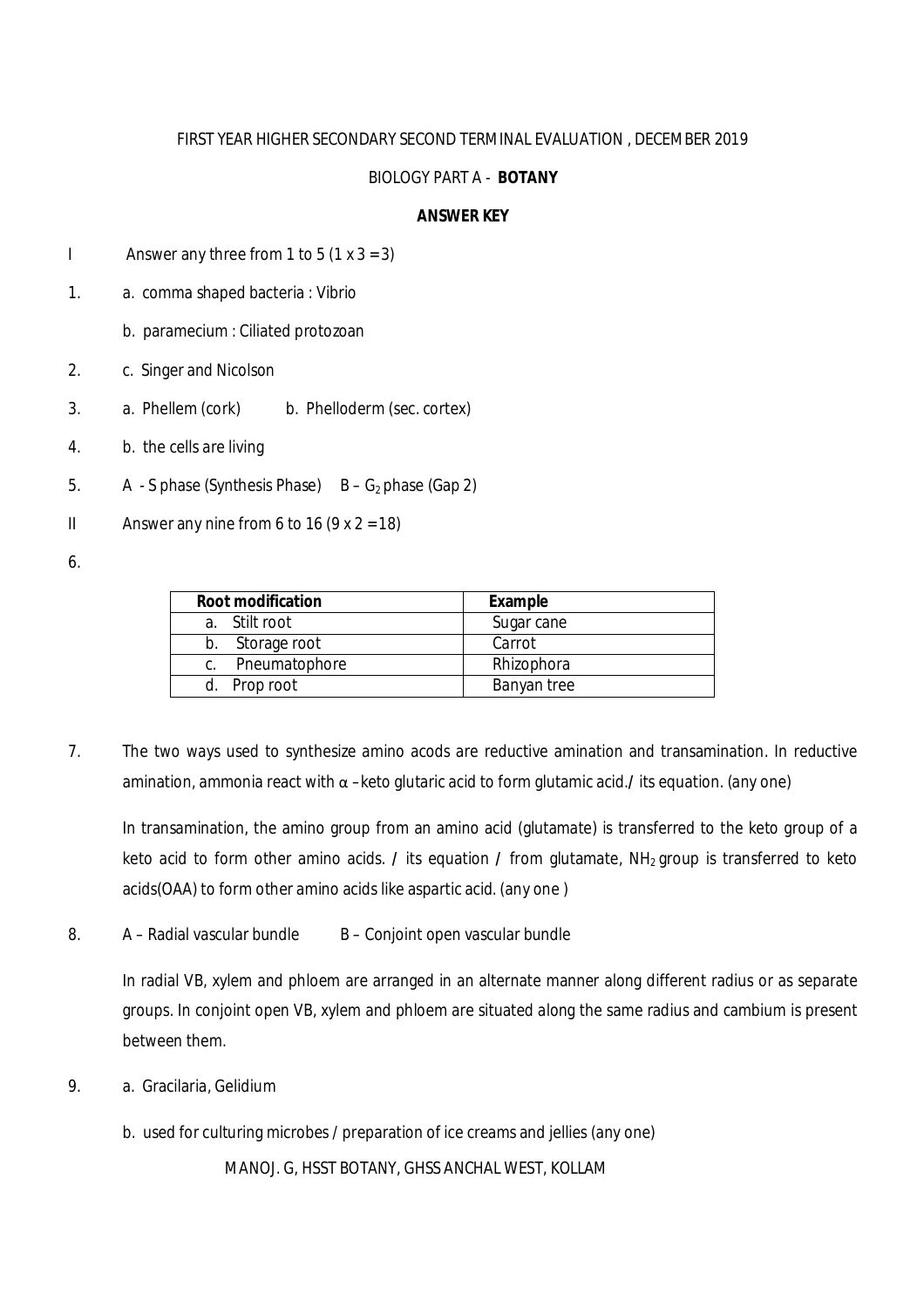## 10. a. Vesicles, Tubules, Lamellae

b. cell wall formation / DNA replication and distribution to daughter cells / respiration / secretion / increase the surface area of plasma membrane (any one)

11. Apoplast pathway – movement of water through the cell wall and intercellular spaces / movement of water through the outer space of the cells / it does not cross the plasma membrane / water can freely move / movement of water is through mass flow. (any two)

Symplast pathway – movement of water through protoplast and plasmodesmata / movement of water through the inner space of the cells / it cross the plasma membrane / movement is slower (any two)

- 12. a. Lysosome, Vacuole, ER, Golgi complex
	- b. it is a group of membranes and organelles in eukaryotic cell that functions in a coordinated manner.
- 13. a. chamber B
	- b. Chamber B
	- c. A to B

d. diffusion of water molecules through a semi permeable membrane / movement of water molecules from higher con. to lower con. / Movement of water molecules from higher water potential to lower water potential / movement of water molecules from lower solute potential to higher solute potential (any one )

14. Mitochondria.

A – inner membrane, B- matrix, C – inter membrane space, D – crista

- 15. creates transpiration pull for absorption and transport / supplies water for photosynthesis / transport minerals from soil to all parts of the plant / cools leaf surface by evaporative cooling / make cells turgid thereby maintains shape and structure of cells (any two)
- 16.

| Leptotene         |           | Zygotene                |    | Pachytene            |  | Diplotene |                             |  |
|-------------------|-----------|-------------------------|----|----------------------|--|-----------|-----------------------------|--|
| Chromosomes       |           | Formation               | ΟŤ | Appearance           |  |           | of   X shaped chiasmata are |  |
| become<br>visible | gradually | synaptonemal<br>complex |    | recombination nodule |  | formed    |                             |  |

MANOJ. G, HSST BOTANY, GHSS ANCHAL WEST, KOLLAM. 9400476474